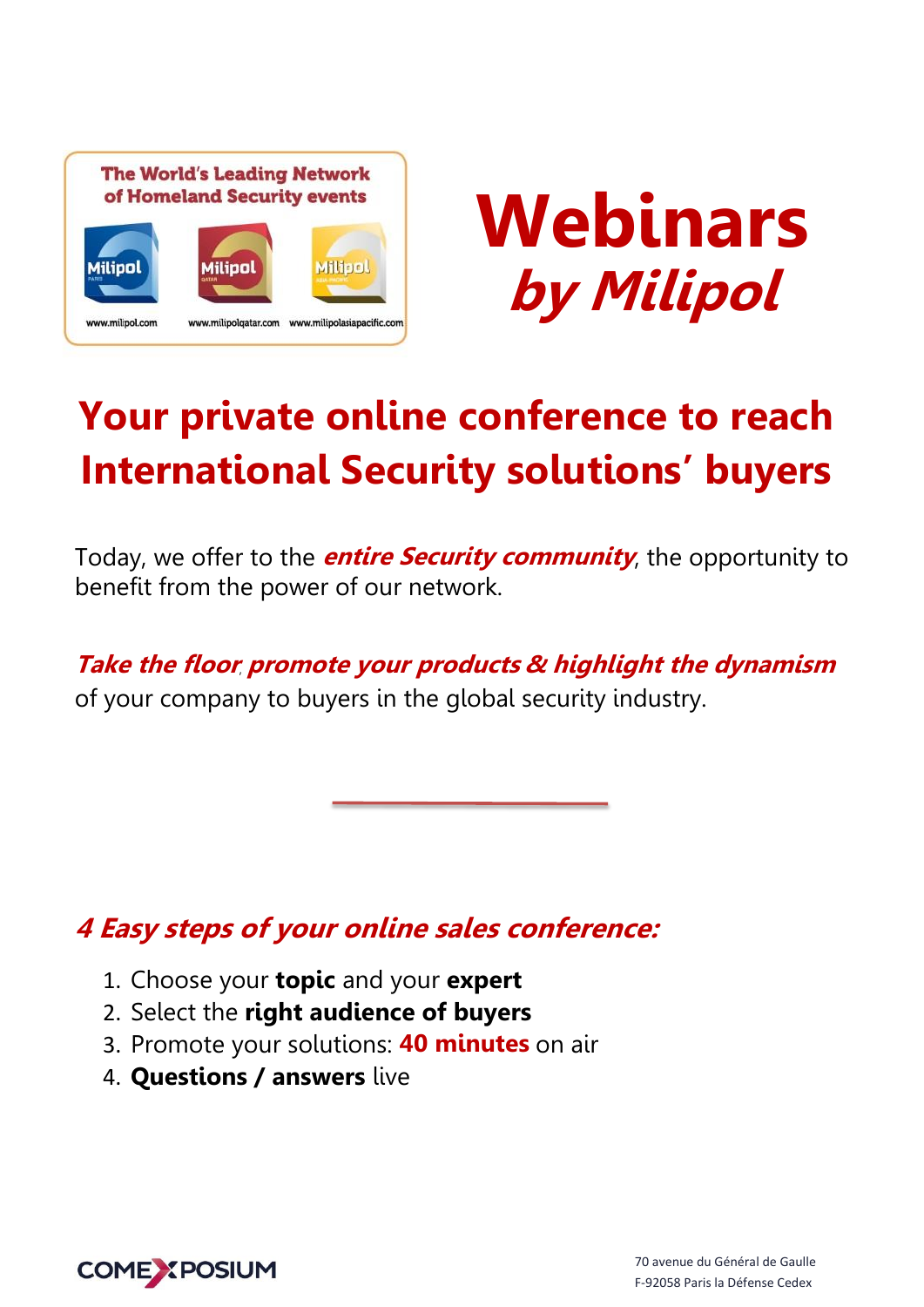# **The power of Milipol Network**

- Choose **the right audience** by selecting the profiles you want from our database
- Select the **best date** for your webinar.

### **A turnkey event**

- Invitations and subscriptions are sent and followed **by Milipol team**
- **Technical assistance** including a rehearsal before the conference
- Your conference is recorded: you can **continue to promote** it after the conference on your website or sending it to your contacts
- **Lead generation**: report supplied after the conference with attendees' information.

## **Communication plan**

- Your Webinar promotion and technical support are ensured by the highly experienced Milipol communication team, including **Digital support**:
- Dedicated **webinar platform**
- E-invitations, reminders and follow-up
- Social networks promotion (Facebook, Twitter, LinkedIn)
- On request: after your presentation, your slides can be downloaded on **Milipol website.**

## **Other advices… Anticipate your online seminar success:**

- Choose the best speakers based on the topic and the audience you have chosen.
- The title of your conference as well as the text of your invitation are key to attract the maximum number of participants.
- Highlight your expertise, innovations and positioning, thanks to the latest market trends in your possession
- Present a real case study and a success story
- Invite your customers, partners and suppliers to give their feedback.



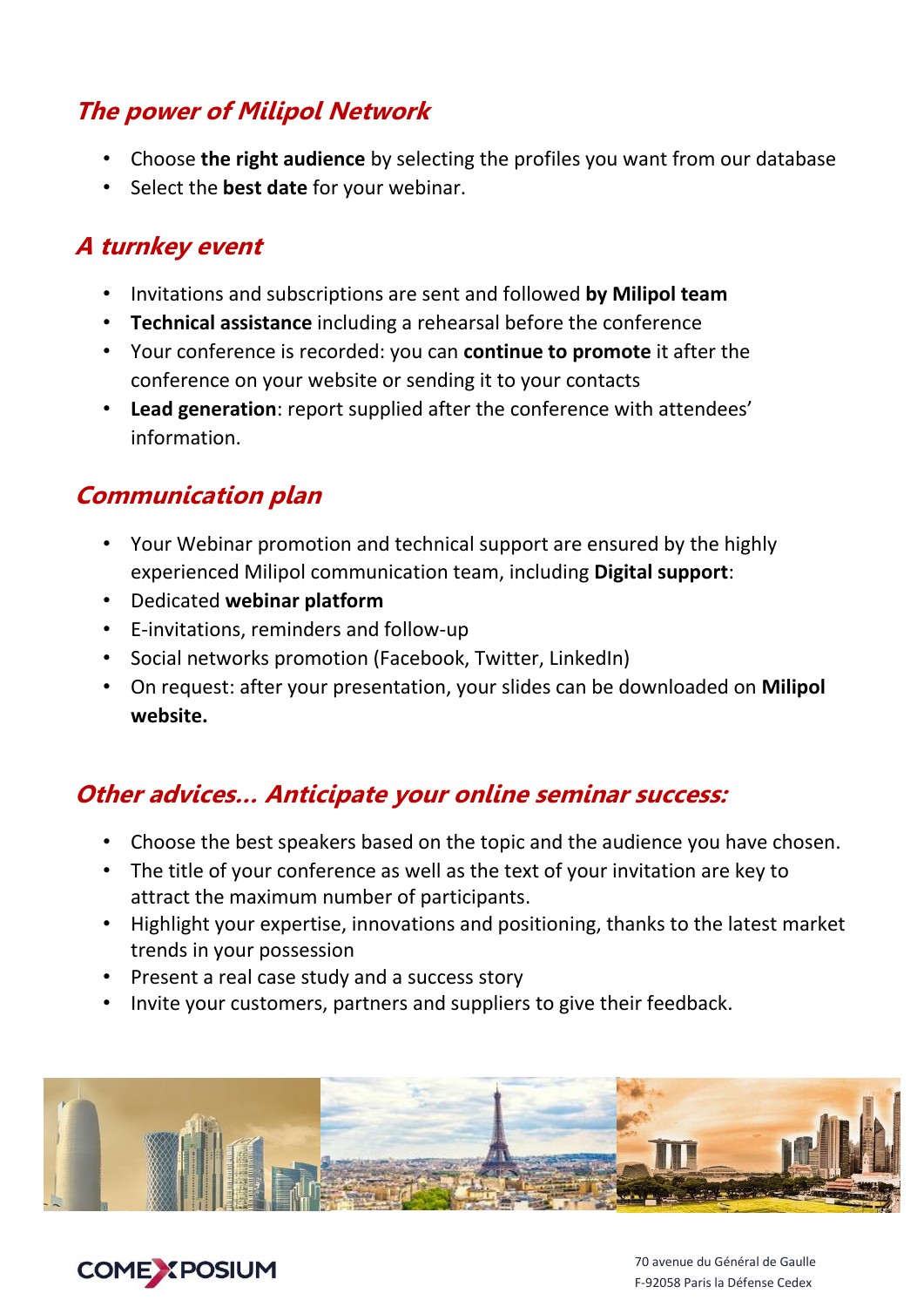

### **WEBINAR by Miipol**

**Purchase order form** 

 $\square$  restricted to the organizer: N° IDGC

#### **YOUR CONTACT DETAILS**

#### **BILLING ADDRESS (IF DIFFERENT FROM ABOVE)**

#### **EVENT CONTACT - DETAILS OF THE PERSON RECEIVING ALL CORRESPONDENCES**

#### **WEBINAR & SPEAKERS**

| $\mathbb{F}$<br>Number of speakers ___________(don't forget to send us the HD pictures of your speaker) |
|---------------------------------------------------------------------------------------------------------|
|                                                                                                         |
|                                                                                                         |
|                                                                                                         |
|                                                                                                         |
|                                                                                                         |
|                                                                                                         |
|                                                                                                         |



70 avenue du Général de Gaulle F-92058 Paris la Défense Cedex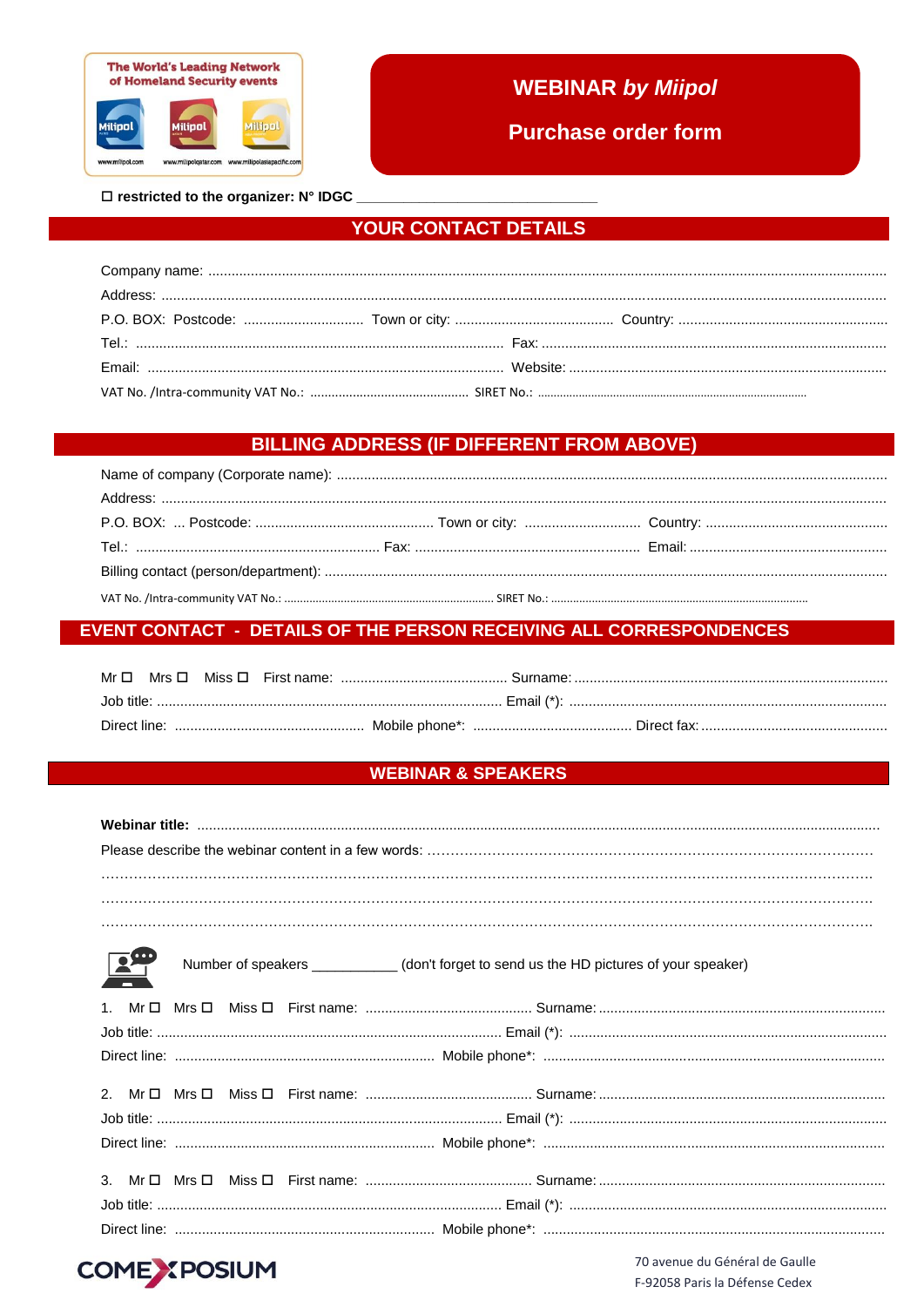### **YOUR ORDER**

| <b>SERVICE</b>                                                                | <b>PRICE EXCL. TAX</b><br><b>PER WEBINAR</b> | <b>Number of</b><br>Webinar | <b>TOTAL EXCL. TAX</b> |
|-------------------------------------------------------------------------------|----------------------------------------------|-----------------------------|------------------------|
| WEBINAR - access to a digital room to<br>present your solutions during 40 min | 3 595,00€                                    |                             |                        |
| WEBINAR - in case you need to address<br>different topics or multiple targets | 3 295,00€ / webinar                          | $2$ to 4                    |                        |
| WEBINAR $-$ in case you need 5 or more<br>sessions                            | 3 095,00€ / webinar                          | 5 or more                   |                        |
| <b>TOTAL</b>                                                                  |                                              |                             | $\epsilon$ excl. VAT   |

### **AGREEMENT SIGNATURE**

**Stamp and Signature:**

For requests, please contact

**[sales@milipol.com](mailto:sales@milipol.com)**

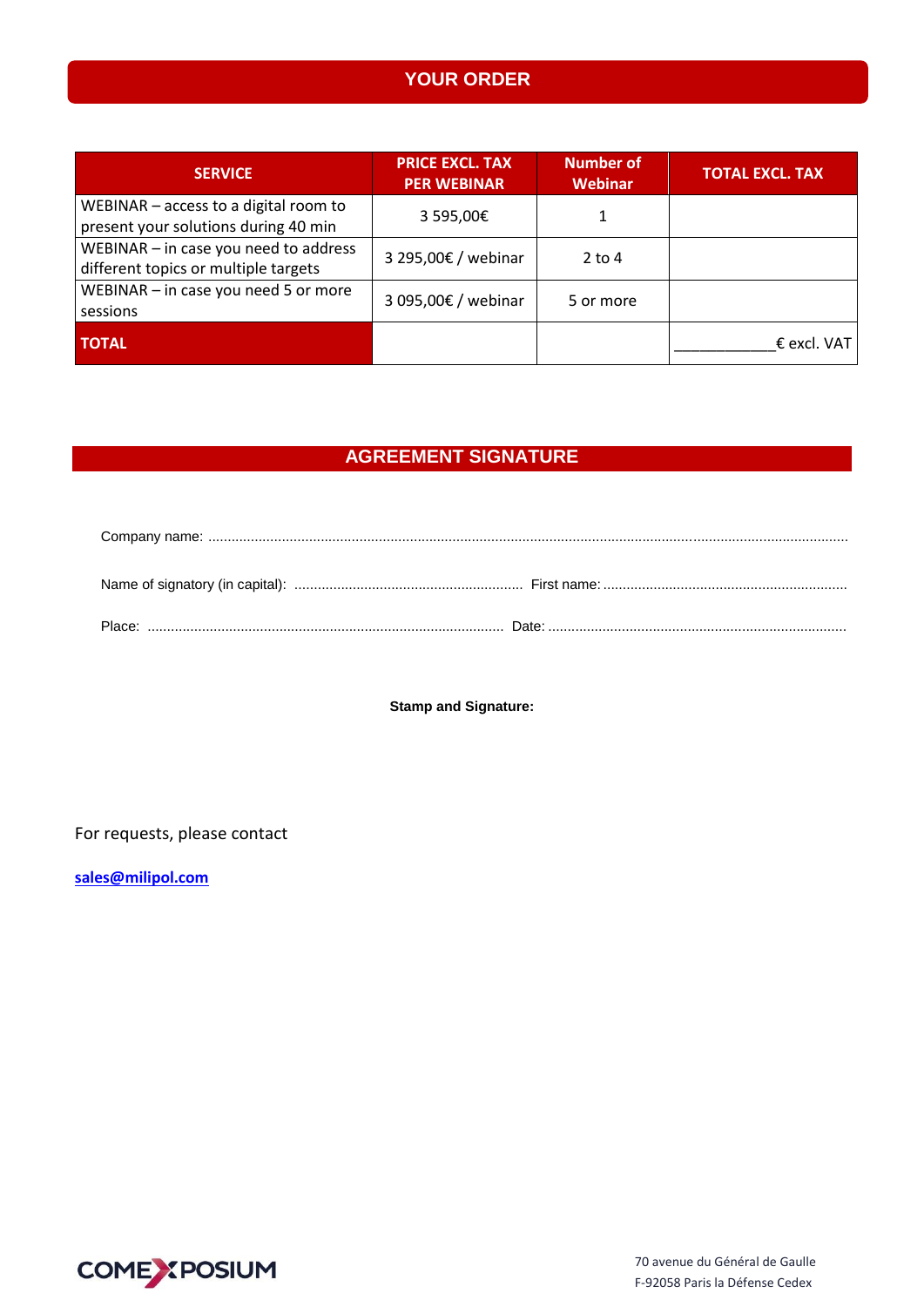#### **SELECT THE AUDIENCE PROFILE**

Choose the right audience by selecting the profiles you want to invite from our database

### **MAIN ACTIVITY (only one checkbox)**

 Authentification - Access control - Surveillance □ Consultancy - Training - Services □ Corporate and media □ Drones & robotics □ Information technology - Cyber Security □ Major risks - Crisis management - Civil emergencies

**TARGETED ATTENDEES' MAIN INTERESTS**

- Materials, fibres and fabrics
- □ Mobility
- □ Optics Optronics
- Personal equipment Fabrics
- Transmissions Communication Positioning
- Weapons Ammunition

| <b>AREAS OF HOMELAND SECURITY:</b>                                |                                                                             |
|-------------------------------------------------------------------|-----------------------------------------------------------------------------|
| $\Box$ Anti-terrorism – Special Forces                            | $\Box$ Prison security                                                      |
| $\square$ CBRN                                                    | $\Box$ Private Security                                                     |
| $\square$ Civil defence                                           | $\Box$ Protection of industrial and sensitive sites -<br>Perimeter security |
| $\square$ Data protection - Information and Communication systems | $\Box$ Risk analysis and management                                         |
| □ Economic and Industrial Intelligence                            | $\Box$ Security of financial systems                                        |
| $\Box$ Fight against organised crime                              | $\Box$ Security of public places – Urban security                           |
| $\square$ Forensic science services                               | $\square$ Systems integration                                               |
|                                                                   |                                                                             |

- $\Box$  Law enforcement  $\Box$  The Fight against Cyberthreats and Cybercrime
- $\Box$  Oil and gas sector  $\Box$  Transport security
- $\Box$  Port and airport security Border control  $\Box$  Road safety



#### **AFRICA**

| $\Box$ Algeria               | $\Box$ Egypt        | $\Box$ Madagascar               | $\square$ Sierra Leone |
|------------------------------|---------------------|---------------------------------|------------------------|
| $\Box$ Angola                | □ Equatorial Guinea | $\Box$ Malawi                   | $\square$ Somalia      |
| $\Box$ Benin                 | $\Box$ Eritrea      | $\Box$ Mali                     | $\square$ South Africa |
| $\Box$ Botswana              | $\Box$ Ethiopia     | $\Box$ Mauritania               | $\square$ South Sudan  |
| $\Box$ Burkina               | $\Box$ Gabon        | $\Box$ Mauritius                | $\Box$ Sudan           |
| $\Box$ Burundi               | $\Box$ Gambia       | $\Box$ Morocco                  | $\square$ Swaziland    |
| $\Box$ Cameroon              | $\Box$ Ghana        | $\square$ Mozambique            | $\Box$ Tanzania        |
| $\Box$ Cape Verde            | $\Box$ Guinea       | $\Box$ Namibia                  | $\Box$ Togo            |
| □ Central African Republic   | □ Guinea-Bissau     | $\Box$ Niger                    | $\Box$ Tunisia         |
| $\Box$ Chad                  | □ Ivory Coast       | $\Box$ Nigeria                  | $\Box$ Uganda          |
| $\Box$ Comoros               | $\Box$ Kenya        | $\Box$ Rwanda                   | $\square$ Zambia       |
| $\Box$ Congo                 | $\Box$ Lesotho      | $\square$ Sao Tome and Principe | $\square$ Zimbabwe     |
| □ Congo, Democratic Republic | $\Box$ Liberia      | $\Box$ Senegal                  |                        |
| $\Box$ Djibouti              | $\Box$ Libya        | $\square$ Seychelles            |                        |
|                              |                     |                                 |                        |